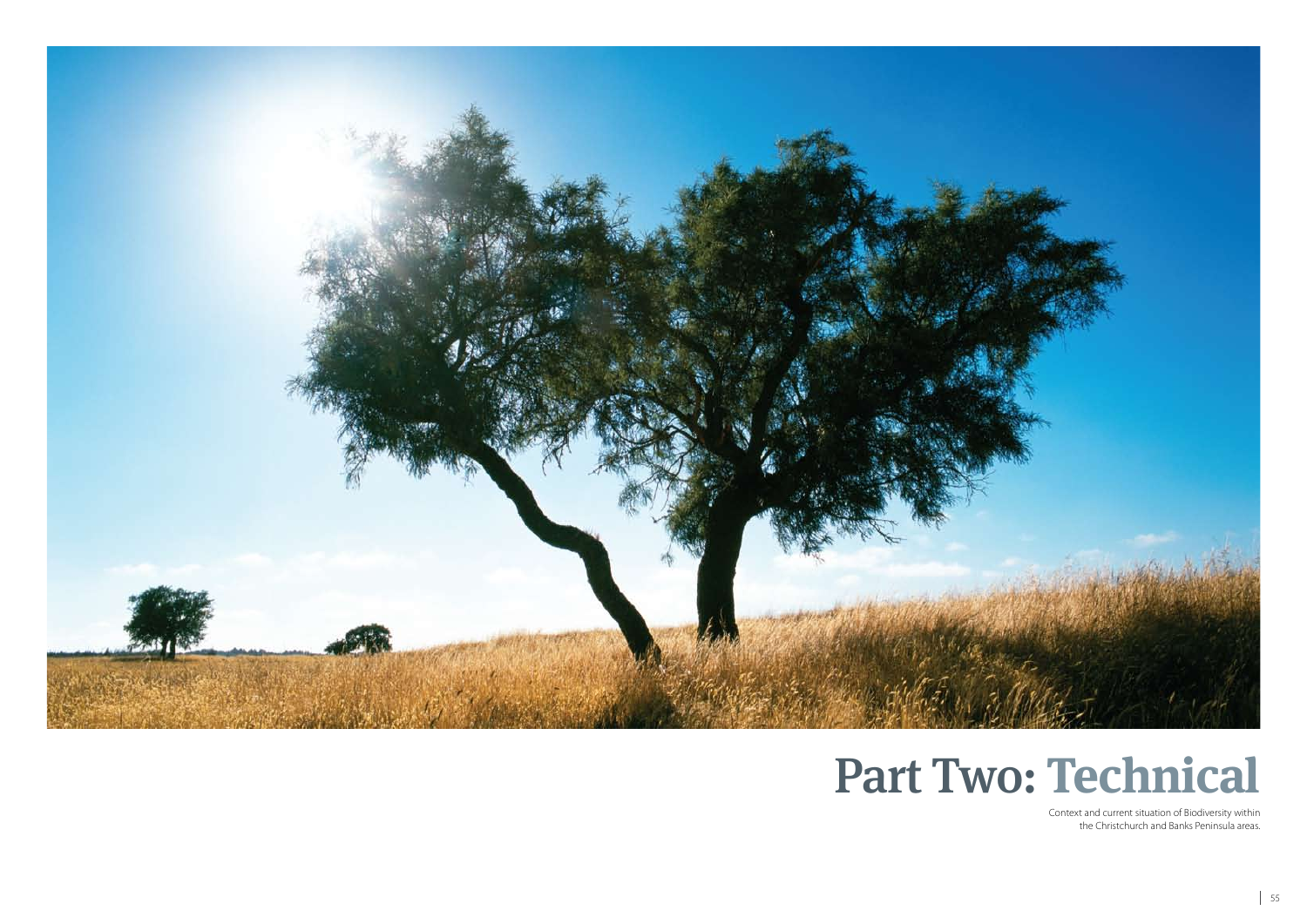| nmental and social<br>tegies draw attention                             | »             | soil formation and functioning<br>through the weathering of rock and<br>accumulation of organic material to           |
|-------------------------------------------------------------------------|---------------|-----------------------------------------------------------------------------------------------------------------------|
| n which indigenous<br>a prominent role                                  | $\mathcal{V}$ | form soils<br>nutrient cycling through the<br>storage and cycling of nitrogen,<br>phosphorus and other chemicals      |
| gulation by purifying<br>ng its composition<br>on by regulating local   | $\gg$         | waste treatment through the<br>detoxification and breaking down<br>of wastes                                          |
| perature<br>ulation by being<br>p environmental                         | »             | genetic resources through the<br>sources of biological material for<br>medicines and other uses                       |
| g. flood control and<br>ry)<br>and quality regulation<br>ocesses of the | $\mathcal{V}$ | recreational and eco-tourism<br>activities such as fishing, tramping,<br>mountain biking and many other<br>activities |
| rough the storage<br>f water                                            | »             | cultural opportunities to enjoy<br>aesthetic, artistic, educational or<br>spiritual values of ecosystems              |
| through the retention<br>ecosystem                                      | $\gg$         | provision of food and resources                                                                                       |



# 10.1 The Importance of **BIODIVERSITY**

# **Why is biodiversity important? (Dr David Given)**

Biodiversity (biological diversity) is the array of life that occurs on planet Earth.

It is the sum total of biological variety in the world. Most people are familiar with the idea of species, at least in a very loose sense. We recognise cows, dogs, various kinds of birds, oak trees and lilacs even without needing to know precisely what separates one from another. But what we recognise as the diversity of life is only the tip of a biological iceberg.

Biodiversity also includes genes that are the building blocks of life itself. At the other extreme are the assemblages of species in a particular place that form grassland, forest and wetland communities, etc; that is, the ecosystems.

# **Context** 10

It is commonly accepted that biodiversity includes genes, species and ecosystems, together with the essential processes that maintain them. It may come as a surprise to know that scientists are uncertain about how much biodiversity the world supports – estimates range from 8 million to more than 30 million species. Only a small proportion of this has even been catalogued and we know that, even in New Zealand, species are becoming extinct before they have even been named.

New Zealand is a very special place for biodiversity – we are one of 34 biodiversity hot spots of global importance, along with places such as the jungles of Southeast Asia and South America. The distinction between native (indigenous) species and introduced (exotic) species is important. Also important is recognition of endemic species (those that are confined to a particular locality or region).

In many parts of the world, including New Zealand, many species have been imported from distant parts of the world though human intervention or activity. These introduced animals, plants and fungi include house and crop plants, most pets, tropical fish, game fish such as trout and many of the birds we see in the city.

Ecosystem services in biodiversity can play include:

- » atmospheric reg air and regulating
- » climate regulation and global temp
- » disturbance regulation able to adjust to fluctuations (e.g. drought recover
- water quantity a through the prowater cycle
- water supply the and retention of erosion control of soil within an



Among the introduced species are those that can spread into wild or unmanaged places and are reproducing or invading without human assistance (adventive or naturalised species, e.g. gorse, German wasp, trout, sparrow and deer). Many exotic species are like 'time-bombs' gradually building up adaptations or population numbers ready to explode and invade more of the nation's natural habitats.

Naturalised species that have commercial or environmental impacts and are a nuisance are known as weeds and pests (this latter term now covers both plants and animals). Adding up all the animal, plant and fungi species in a particular place like Christchurch gives a total picture of species richness; this is a count of all species regardless of source.

The greater the number of introduced species the greater the likelihood that native species will be displaced – locally well-adapted genetic forms, species and assemblages of species forming distinctive ecosystems will be lost and disrupted. Essential processes such as pollination and dispersal, food webs and natural energy cycles will disappear.

Each such substitution at a local level, such as in a city like Christchurch, ultimately leads to diminished global biodiversity.

# 10.2 Benefits to Society of HealthY Ecosystems

Ecosystems provide a wide range of services that benefit society. Indigenous biodiversity contributes to those services in the areas listed below.

However, for other services such as food production, introduced plants and animals are almost completely dominant. The impact of human activity on natural ecosystems can threaten the delivery of ecosystem services. An integrated approach to Council policy is therefore essential.

Since many of the benefits from these services are not traded in economic markets, they have no price tag to alert society to any deterioration of the underlying ecological systems that generate them.



including mahinga kai.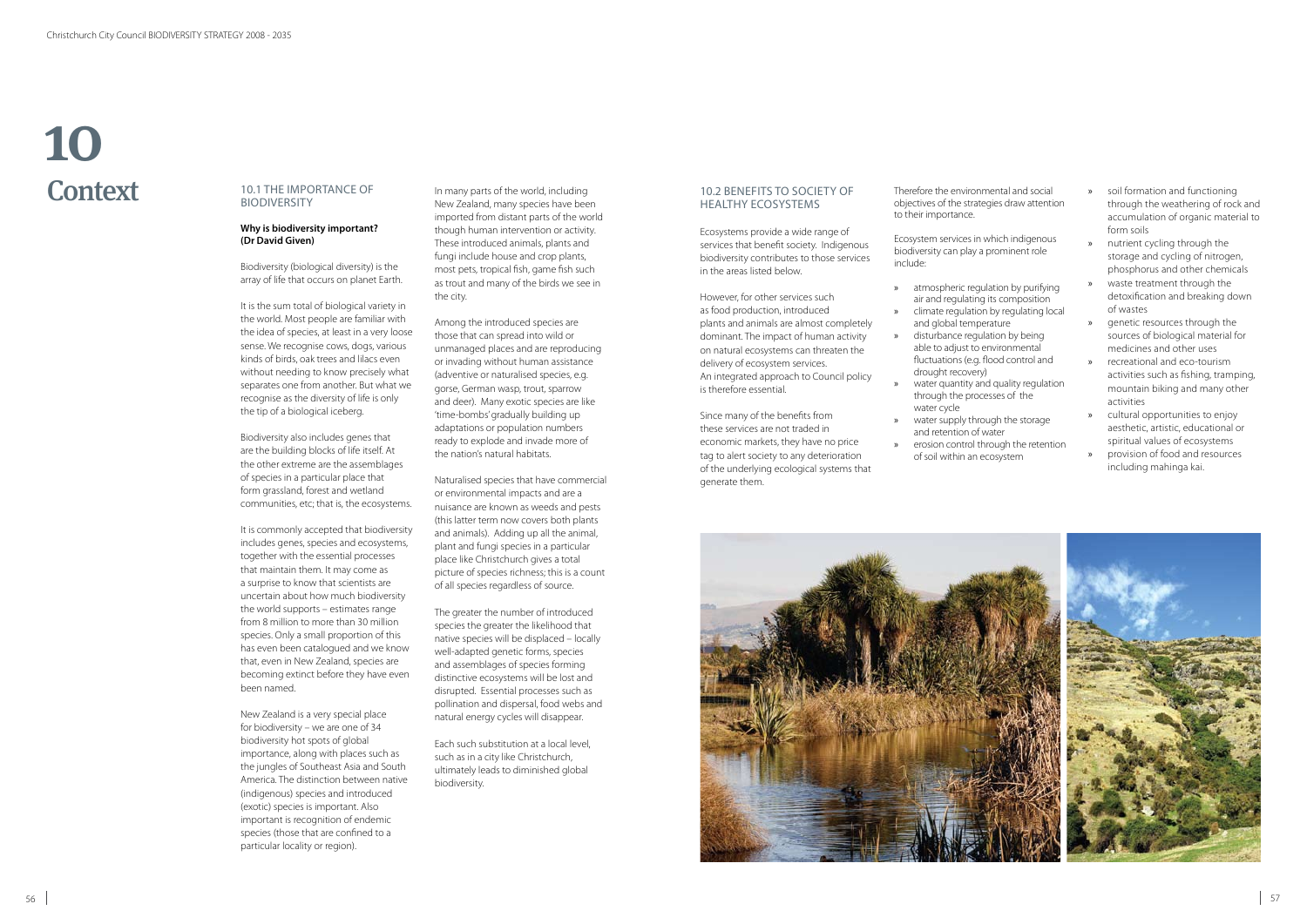# 10.3 New Zealand in a Global Context

New Zealand is home to a unique palette of plants, animals and ecosystems. A very high percentage of New Zealand's plants, birds and reptiles are endemic - they are found nowhere else in the world. But because of loss of habitat, predation and competition from introduced species, our indigenous biodiversity has severely declined.

In 2007 the Organisation for Economic Cooperation and Development (OECD) provided an assessment of New Zealand's biodiversity conservation performance as part of their international Environmental Performance Review programme.

In a global context, New Zealand is recognised as having a special responsibility for biodiversity conservation, as a high percentage of its indigenous species are endemic. The OECD review highlights a range of national successes including the high proportion of New Zealand with protected status (32 per cent) which is much higher than in most OECD countries, and the increase in the area of private land protected under covenant agreements.

However, there are still a number of issues to be resolved including greater protection needed for biodiversity

on private land and in ecosystems underrepresented in public conservation land.

# 10.4 National Biodiversity

About a third of New Zealand's land area is legally protected, but the majority of this is in remote mountainous areas.

Lowland habitats (lowland, montane and coastal forests and shrublands, grasslands, wetlands, dunelands, cliffs and rock and gravel beaches) and the species they support are less well protected. These are the types of habitats found in Christchurch and Banks Peninsula.

The 1997 report The State of New Zealand's Environment described biodiversity decline as our country's "most pervasive environmental issue".

The Christchurch and Banks Peninsula Biodiversity Strategy makes clear that biodiversity needs to be conserved in its natural surroundings. Coordinated local effort will make the difference between survival and extinction for New Zealand's special animals and plants.

Nationally, the kind of habitats found in and around Christchurch and Banks Peninsula are scarce, fragmented and vulnerable to ongoing decline. This is why it is extremely important that we take action now to secure the future of



the city's most important natural areas and the species that depend upon them.

#### *10.4.1 Political and legislative*

Under the Local Government Act 2002, local authorities are responsible for the environmental wellbeing of their communities. They are also responsible for maintaining indigenous biodiversity under the Resource Management Act 1991. This strategy sets out how Christchurch City Council intends to work with other organisations and with the people of Christchurch to meet these obligations.

The New Zealand Biodiversity Strategy, released in 2000, provides a national framework for local work to halt the decline in indigenous biodiversity. This Strategy sets out a vision for Aotearoa-New Zealand in which:

- » New Zealanders value and better understand biodiversity
- » we all work together to protect, sustain and restore our biodiversity, and enjoy and share in its benefits, as the foundation of a sustainable economy and society
- » iwi and hapū as kaitiaki are active partners in managing biodiversity
- » the full range of New Zealand's indigenous ecosystems and species thrive from the mountains to the ocean depths
- the genetic resources of our important introduced species are secure and in turn support our indigenous biodiversity.

For more information visit www.biodiversity.govt.nz

#### *10.4.2 National biodiversity priorities*

In April 2007, the Ministry for the Environment and Department of Conservation issued a statement of national priorities for biodiversity conservation, to focus efforts towards private land where the need is greatest. "Because of their responsibilities for biodiversity on private land (under Sections 30 and 31 of the Resource Management Act 1991 (RMA), councils have the lead in putting the statement of national priorities into practice.

They can do this in a number of ways, such as in communications about biodiversity, management of their own council land, by bringing these priorities into their statutory RMA policies and plans, and using the priorities to decide where to allocate council-provided funding for community and landownerbased biodiversity programmes." (National Policy Statement, 2007)

#### **NATIONAL PRIORITY 1:**

To protect indigenous vegetation associated with land environments that have 20 per cent or less remaining in indigenous cover (as defined by the Land Environments of New Zealand (LENZ)). The 20 per cent threshold is a generalised lower limit below which species loss is likely to increase rapidly.

#### **NATIONAL PRIORITY 2:**

To protect indigenous vegetation associated with sand dunes and wetlands; ecosystem types that have become uncommon due to human activity.

#### **NATIONAL PRIORITY 3:**

To protect indigenous vegetation associated with originally rare terrestrial ecosystem types not already covered by priorities 1 and 2.

#### **NATIONAL PRIORITY 4:**

To protect habitats of acutely and chronically threatened indigenous species.

#### **Ecosystem types**

| <b>Ecosystem types</b>                   | Location examples                             |
|------------------------------------------|-----------------------------------------------|
| Dune deflation hollows                   | Kaitōrete Spit                                |
| Stony beach ridges                       | Kaitōrete Spit                                |
| Shingle beaches                          | Kaitōrete Spit                                |
| Coastal rock stacks                      | Tumbledown Bay                                |
| Mafic (volcanic) coastal cliffs          | Large portions of the Peninsula coastline     |
| Marine mammal influenced sites           | Seal colonies, Peninsula coastline            |
| Cloud forest                             | Higher altitudes, eastern Banks Peninsula     |
| Volcanic boulderfields                   | Numerous on Banks Peninsula                   |
| Mafic (volcanic) cliffs, scarps and tors | Mt Herbert/Te Ahu Pātiki area,<br>Castle Rock |
| Braided riverbeds                        | Waimakariri River                             |

| Dune deflation hollov  |
|------------------------|
| Stony beach ridges     |
| Shingle beaches        |
| Coastal rock stacks    |
| Mafic (volcanic) coast |
| Marine mammal influ    |
| Cloud forest           |
| Volcanic boulderfield  |



# PHOTO: KAITŌRETE SPIT SHINGLE BEACH RIDGES PROVIDE IMPORTANT HABITAT FOR MANY INDIGENOUS PLANTS AND ANIMALS.



PHOTO: SITES SUCH AS THE MT EVANS CLIFFS PROVIDE A HAVEN FOR NATIONALLY UNCOMMON DRYLAND BIODIVERSITY.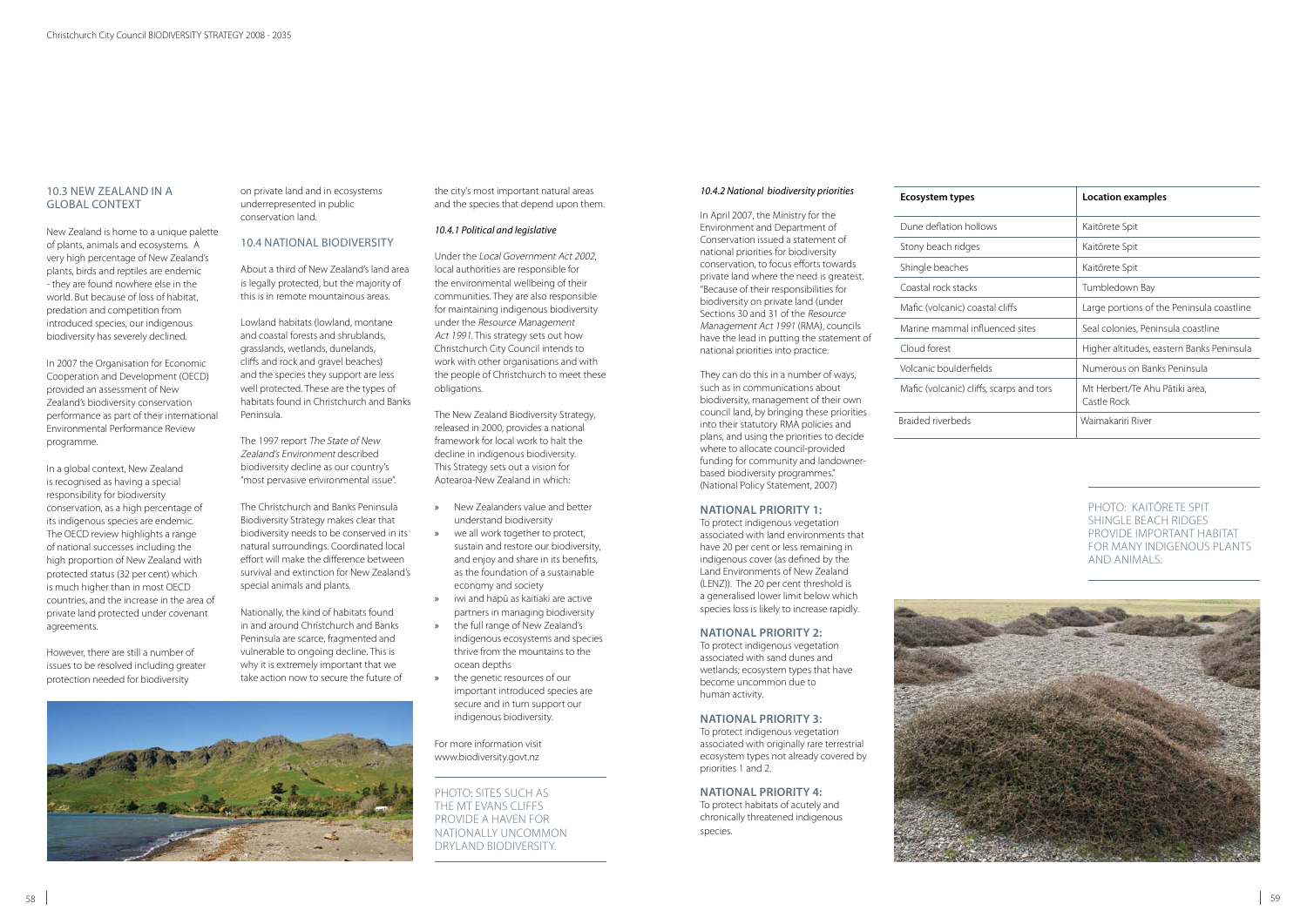The following map shows the classification of environments within the Christchurch City Council managed part of Canterbury. Flat lowland environments such as those on the eastern plains and the coast of Canterbury are coloured in red, indicating that overall these areas have less than 10 per cent of land under some form of indigenous vegetation as most of this area is under agriculture and has the greatest concentrations of human habitation.

The orange indicates areas with between 10-20 per cent of their indigenous cover left, mostly on the Port Hills and Banks Peninsula. Yellow shows environments in some places on Banks Peninsula that retain somewhere between 20 per cent and 30 per cent of their area under indigenous vegetation.

Other environments with higher proportions of indigenous cover are either very small or do not occur within Christchurch City. Wetland ecosystems are not incorporated into this classification system.

#### *10.4.3 Areas of strategic national importance*

There are places in Christchurch and Banks Peninsula where a number of important but diverse habitats and ecosystems are clustered in close proximity. In such situations recognition of the complementary nature of the adjacent ecosystems and habitats is needed. There are considerable gains to be made by planning for biodiversity in these areas (in a coordinated way).

The combined Te Waihora/Lake Ellesmere, Te Roto o Wairewa/Lake Forsyth, Prices and Kaituna Valleys area is one such place. This area contains a diversity of ecosystems ranging from lowland forest to national priority wetlands and dunelands.

MAP: THREATENED ENVIRONMENT CLASSIFICATION.

# 10.5 Regional Context

Biodiversity does not recognise political boundaries and to this end it is essential that local authorities work cooperatively to ensure that positive initiatives undertaken in one area are not undone in adjoining areas.

#### 10.6 Ngāi Tahu and **BIODIVERSITY**

The Canterbury Regional Biodiversity Strategy, to which the City Council is a signatory, will assist councils and other organisations to work and communicate more effectively together in the Canterbury area. There are also local biodiversity issues that can be actioned collaboratively. One such example is the restoration of three duneland plants, sand spurge (Euphorbia glauca), spinifex (Spinifex sericeus) and sand gunnera (Gunnera arenaria) that have become locally extinct.

#### *10.5.1 Canterbury Regional Biodiversity Strategy*

Halting the decline in Canterbury's biodiversity and sustaining it into the future is the objective of the Canterbury Regional Biodiversity Strategy.

The Strategy's first priority is protecting and sustaining the most threatened and ecologically significant remaining habitats and ecosystems and the linkages between them. The second priority is the restoration of representative habitats and ecosystems that have been lost or degraded. The strategy promotes a coordinated and cooperative approach to biodiversity protection and enhancement across the region.

The Strategy is a non-statutory document, intended to sit alongside existing statutory and other instruments relating to biodiversity. It covers the entire Canterbury region and contributes, at a regional level, towards achieving the goals of the New Zealand Biodiversity Strategy. It takes a long-term approach and is reviewed on a five yearly basis.

A wide range of organisations including all the Canterbury councils with the exception of Hurunui have pledged their support and commitment to sustaining Canterbury's biodiversity by becoming signatories to the regional strategy.

The Christchurch and Banks Peninsula Biodiversity Strategy sits within the context of the regional strategy, but provides local context and more specific guidance for the City Council and local communities.

# *(This section courtesy of Ngāi Tahu)*

Ngāi Tahu Whānui, represented by Paptipu Rūnanga and Te Rūnanga o Ngāi Tahu, are comprised of Ngāi Tahu, Ngāti Māmoe and Waitaha descent, who hold manawhenua over the area that includes Christchurch and Banks Peninsula. Manawhenua refers to those whānau (families) and hapū (extended family groups) with customary linkages and rights to an area or resource through tikanga (lore and custom).

Te Rūnanga o Ngāi Tahu was established by the Te Rūnanga Ngāi Tahu Act 1996 to give a legal identity to the tribe and to represent the tribal collective of Ngāi Tahu Whānui.

Rūnanga that hold mātauranga and are kaitiaki within Christchurch and Banks Peninsula, are Te Ngāi Tūāhuriri Rūnanga, Te Hapū o Ngāti Wheke (Rāpaki), Te Rūnanga o Koukourārata, Ōnuku Rūnanga, Te Roto o Wairewa Rūnanga and Te Taumutu Rūnanga.

Ngāi Tahu have inhabited Christchurch and Banks Peninsula for centuries before European settlers arrived. Te Pātaka o Rākaihautū is the ancient Māori name for Banks Peninsula.

It refers to Banks Peninsula as a place of abundant natural resources (i.e. store house or pātaka) of Rākaihautū who first occupied Banks Peninsula. Another ancester, Te Potiki Tautahi, after whom Ōtautahi (Christchurch) was named, was one of the original Ngāi Tahu rangatira (chiefs) to settle in the Canterbury region. At that time, the swampy flatlands of the present day site of Ōtautahi/ Christchurch City were abundant with food resources such as ducks, weka, eels and fish. Tautahi and his people made frequent forays from Koukourārata around the Peninsula and up the Avon River/ Ōtakaro to gather kai (food). They camped on the river banks as they caught tuna (eels), pātiki (flounder), īnaka (whitebait), and native trout and snared birds in the harakeke (flax). Many sites in the area remain important for their resources and/or spiritual value.

# For more local history see: www.library.christchurch.org.nz/ TiKoukaWhenua/

The sum of the biodiversity of these areas is considerable and each plays an important role in the maintenance of the others by providing corridors, and alternative feeding areas for animals as well as influencing the environmental health of the nearby areas.